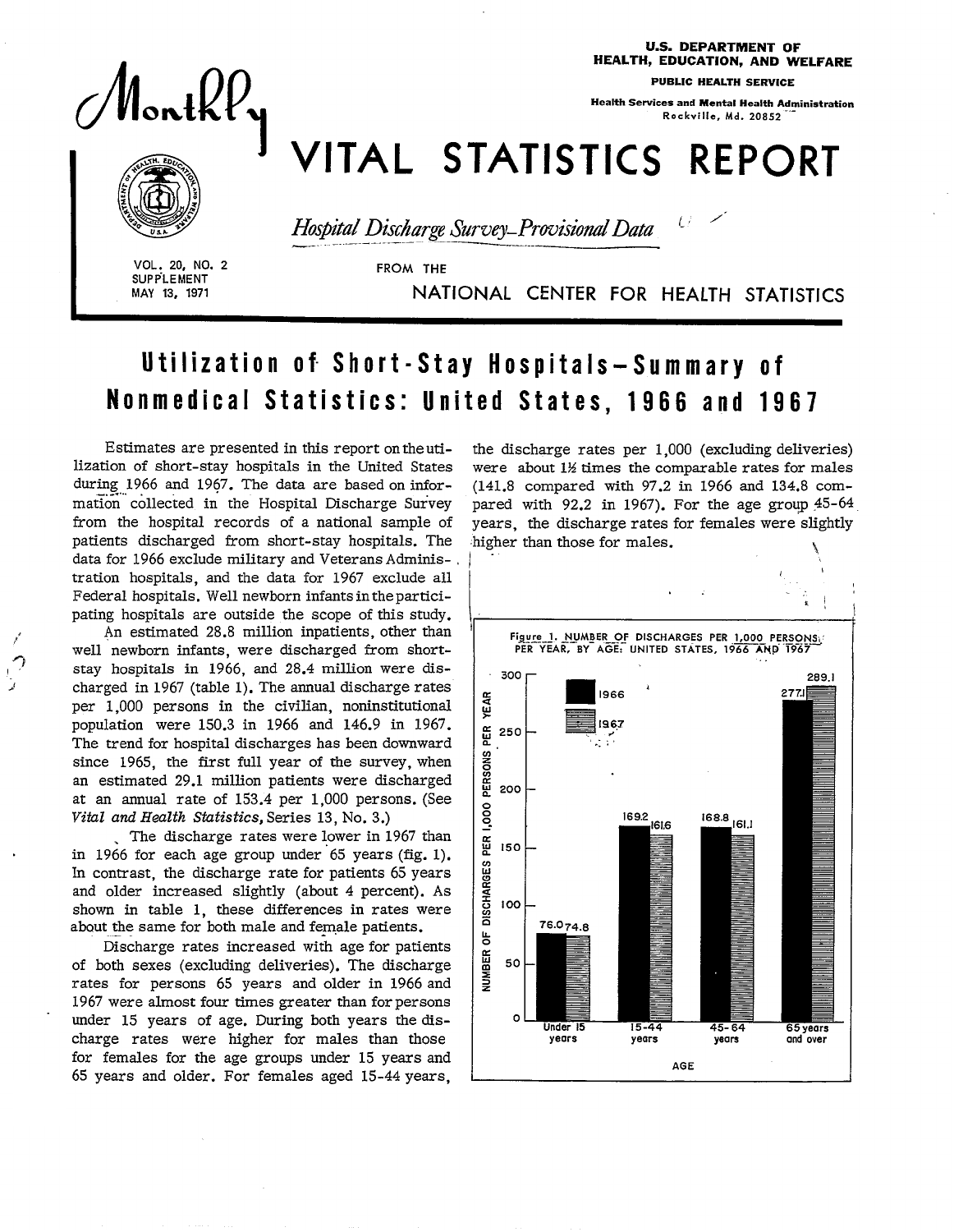|                         |                                         | 1967              |                                   |                                   | 1966                          |        |                                   |                                   |
|-------------------------|-----------------------------------------|-------------------|-----------------------------------|-----------------------------------|-------------------------------|--------|-----------------------------------|-----------------------------------|
|                         |                                         |                   | Female                            |                                   |                               |        | Female                            |                                   |
| Age                     | Both<br>sexes <sup>1</sup>              | Male              | In-<br>cluding<br>deliv-<br>eries | Ex-<br>cluding<br>deliv-<br>eries | Both<br>$s$ exes <sup>1</sup> | Male   | In-<br>cluding<br>deliv-<br>eries | Ex-<br>cluding<br>deliv-<br>eries |
|                         | Number of discharges in thousands       |                   |                                   |                                   |                               |        |                                   |                                   |
| All $\text{ages}^2$ --- | $28,417$                                | 11,202            | 17,140                            | 13,575                            | 28,804                        | 11,389 | 17,362                            | 13,714                            |
| Under 15 years ----     | 4,474                                   | 2,497             | 1,960                             | 1,949                             | 4,551                         | 2,569  | 1,972                             | 1,962                             |
| 15-44 years -------     | 12,279                                  | 3,323             | 8,934                             | 5,386                             | 12,693                        | 3,470  | 9,208                             | 5,577                             |
| 45-64 years -------     | 6,386                                   | 2,998             | 3,370                             | 3,364                             | 6,589                         | 3,079  | 3,496                             | 3,489                             |
| 65 years and over-      | 5,215                                   | 2,352             | 2,846                             | 2,846                             | 4,911                         | 2,240  | 2,658                             | 2,658                             |
|                         | Rate of discharges per 1,000 population |                   |                                   |                                   |                               |        |                                   |                                   |
| All $\text{ages}^2$ --- | $146.9$ $\blacksquare$                  | 120.1             | 171.0                             | 135.5                             | $150.3$                       | 123.0  | 175.3                             | 138.5                             |
| Under 15 years ----     | 74.8                                    | 82.1              | 66.7                              | 66.4                              | 76.0                          | 84.3   | 67.1                              | 66.7                              |
| $15 - 44$ years ------- | 161.6                                   | 92.2              | 223.6                             | 134.8                             | 169.2                         | 97.2   | 234.2                             | 141.8                             |
| 45-64 years -------     | 161.1                                   | 158.1             | 163.0                             | 162.7                             | 168.8                         | 164.6  | 172.1                             | 171.8                             |
| 65 years and over-      | 289.1                                   | 300.7             | 278.5                             | 278.5                             | 277.1                         | 289.9  | 265.9                             | 265.9                             |
|                         | Number of days of care in thousands     |                   |                                   |                                   |                               |        |                                   |                                   |
| All $ages2---$          |                                         | 239,688   100,594 | $138,391$                         | 121,929                           | 234,055                       | 99,081 | 134,405                           | 118,405                           |
| Under 15 years ----     | 24,570                                  | 13,617            | 10,841                            | 10,797                            | 23,872                        | 13,790 | 10,034                            | 9,995                             |
| $15 - 44$ years ------- | 76,004                                  | 24,362            | 51,519                            | 35,121                            | 76,921                        | 24,770 | 52,059                            | 36,128                            |
| 45-64 years-------      | 64,797                                  | 30,683            | 33,932                            | 33,911                            | 67,069                        | 31,588 | 35,294                            | 35,264                            |
| 65 years and over-      | $73,728$                                | 31,678            | 41,779                            | 41,779                            | $65,791$                      | 28,748 | 36,812                            | 36,812                            |
|                         | Average length of stay in days          |                   |                                   |                                   |                               |        |                                   |                                   |
| All $ages2 ---$         | $8.4$                                   | 9.01              | 8.1                               | 9.0                               | 8.1                           | 8.7    | 7.7                               | 8.6                               |
| Under 15 years ----     | 5, 5                                    | 5.5               | 5.5                               | 5.5                               | 5.2                           | 5.4    | 5.1                               | 5.1                               |
| $15 - 44$ years ----    | 6.2                                     | 7.3               | 5.8                               | 6.5                               | 6.1                           | 7.1    | 5.7                               | 6.5                               |
| 45-64 years -------     | 10.1                                    | 10.2              | 10.1                              | 10.1                              | 10.2                          | 10.3   | 10.1                              | 10.1                              |
| 65 years and over-      | 14.1                                    | 13.5              | 14.7                              | 14.7                              | 13.4                          | 12.8   | 13.8                              | 13.8                              |
|                         |                                         |                   |                                   |                                   |                               |        |                                   |                                   |

Table 1. Number of inpatients discharged from short-stay hospitals, rate of discharges, days of care, and average length of stay, by age and sex: United States, 1966 and 1967

 $^{1}_{2}$  Figures include data for sex not stated.<br>  $^{2}$  Figures include data for age not stated.

 $\overline{2}$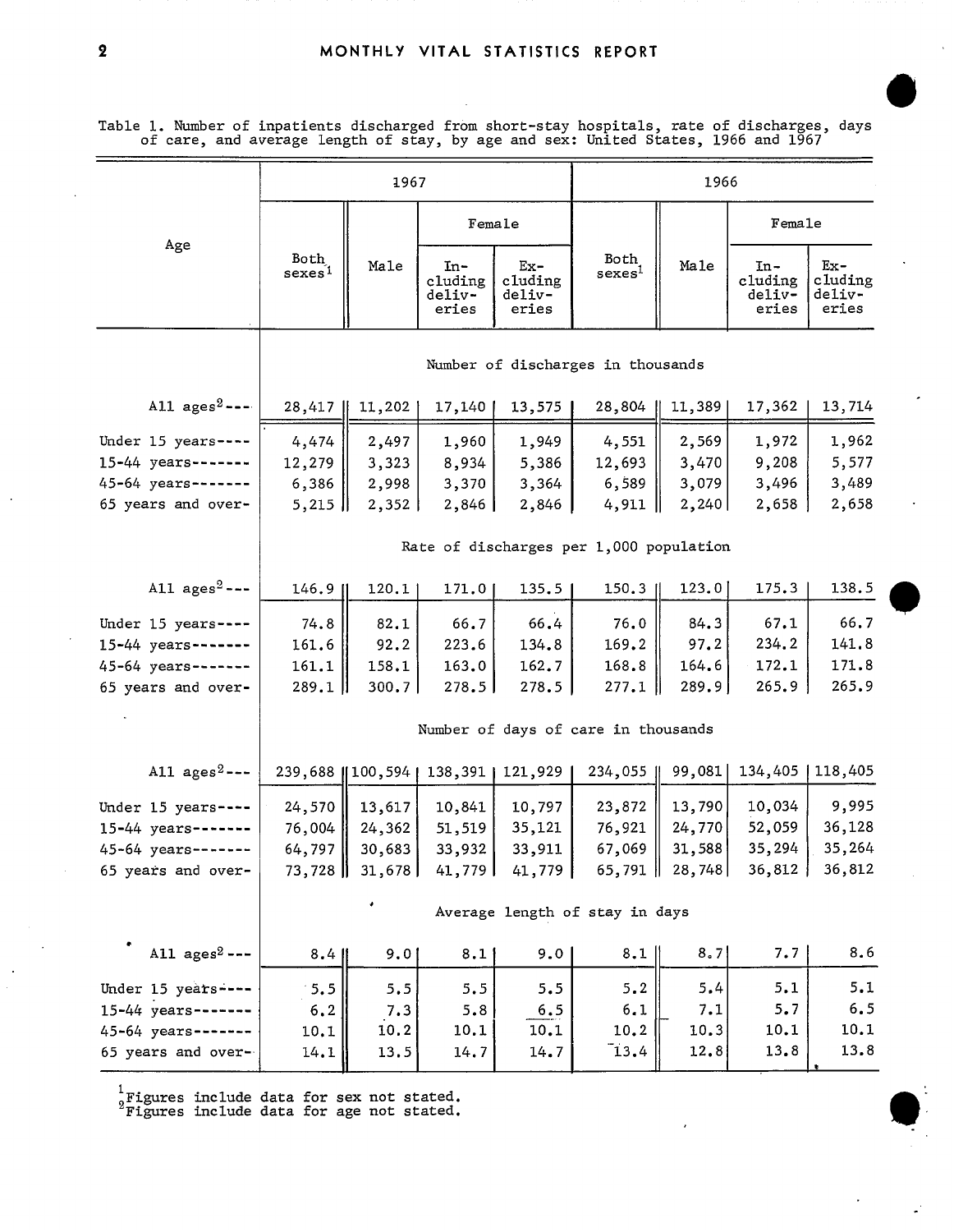

Although the number of hospital discharges was smaller in 1967 than in -1966, the total number of hospital days increased in 1967 (240 million days in 1967 as compared with 234 milIion days in 1966). This resulted in an increase in the average length of stay from 8.1 days in 1966 to 8.4 days in 1967. The largest increase was experienced by patients 65 years and older; their average length of stay was 0.7 day longer in 1967 than in 1966 (fig. 2).

Data for discharges by color are presented in table 2 according to the two categories "white" and "all other." For about one out of every 10 of the discharged patients the designation of color was omitted from the hospital medical summary sheet. Therefore rates were not computed by color, and caution must be used in drawing any inferences from the data presented in table 2.

Some overall differences between patients in the two color groups are evident. Patients in the "white" category oumumbered patients in the "all other" category by approximately 8 to 1. These figures. are based on the estimates of patients discharged during 1966 and 1967 for whom color was stated. Differences between patients in the two color groups  $\overline{\text{of}}$  stay in 1966 and 1967. For example, of the patients in the "white" category about 1 in 5 was  $65$  years of age or . older compared with only 1 in 10 of the "all other" category. The average length of stay was slightly lower for white patients than **for** other patients and was lower in every age group. The difage: the, average length of stay for white patients in 1966 was 4.9 days compared with 8.5 days for all ;other patients, and in 1967 the average stays were 5.2 and 8.0 days, respectively.

The number of discharges and days of care for 1966 and 1967 are shown in table 3 by bed size, type of ownership, and geographic region of hospital. The average length of stay varied directly with the bed size of hospital. The average stay was longer in 1967 than in 1966 for every size of hospital group except those having 500 beds or more. Hospitals of this size experienced a decrease, 10.3 days in 1967 compared with 10.9 days in 1966.

Voluntary nonprofit hospitals, which include hos - . pitals operated by church organizations and other types of nonprofit groups, accounted for 72 percent of all discharges from short-stay hospitals in 1966 and 1967. Hospitals owned by State and local governments accounted for about 19 percent of the discharges, and proprietary hospitals accounted for the remainder, about 9 percent. The average length of stay was shortest in the proprietary hospitals for both years.

The number of discharges by geographic region ranged from about  $4/4$  million in the West to about 9 million in the South in 1966 and 1967 (table 3). The average length of stay per episode of hospitalization ranged from 7.1 days in the West to 9.5 days in the Northeast in 1966, and from 7.0 days in the West to 9.8 days in the Northeast in 1967. The average length of stay was higher in 1967 than in 1966 for all regions except the West, where the average length of stay was about the same for both years. The largest increase was 0.5 day in the North Central Region.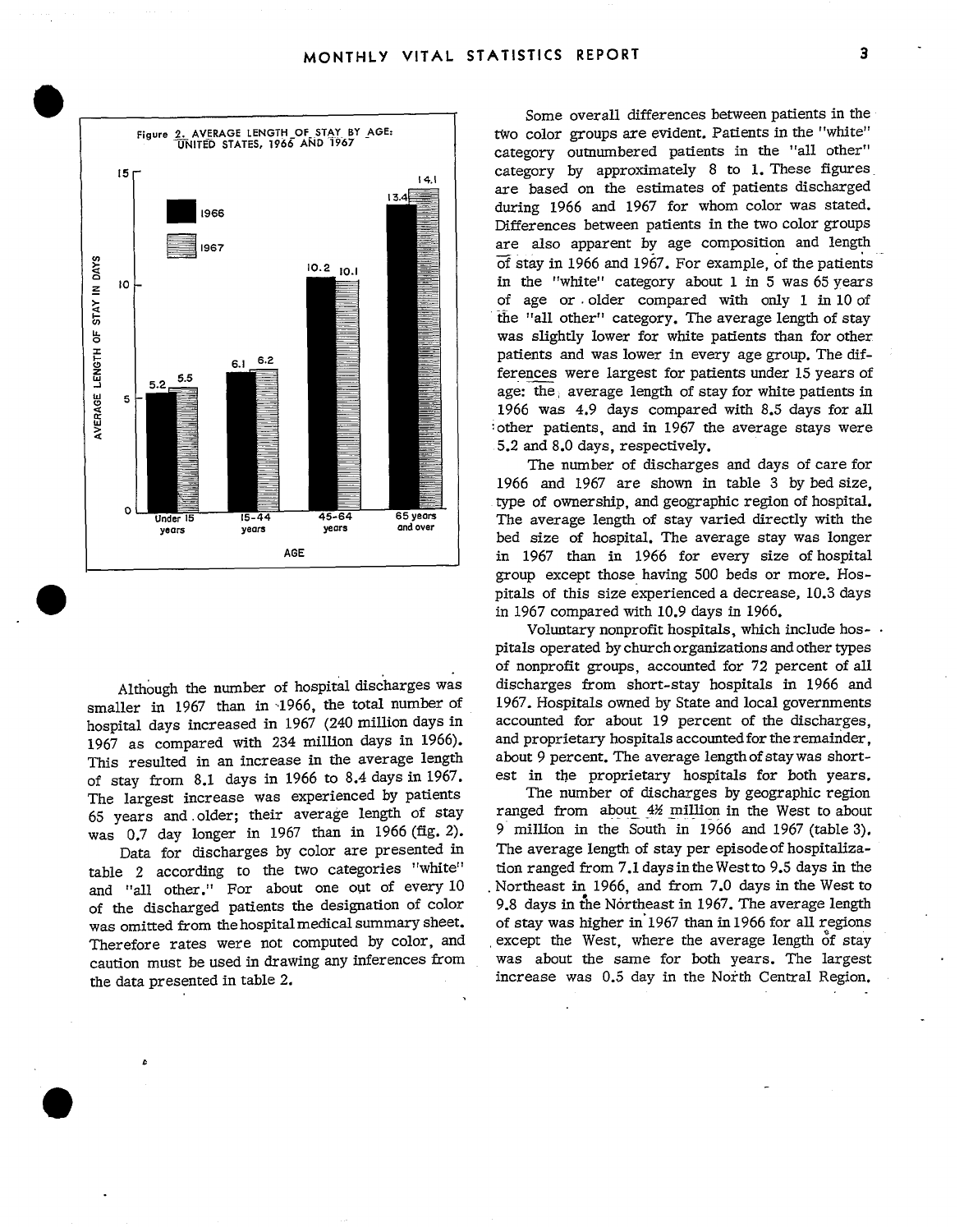|                                            | Discharges                |                              | Days of care              |                              | Average                      |  |
|--------------------------------------------|---------------------------|------------------------------|---------------------------|------------------------------|------------------------------|--|
| Color and age                              | Number<br>in<br>thousands | Percent<br>distri-<br>bution | Number<br>in<br>thousands | Percent<br>distri-<br>bution | length<br>of stay<br>in days |  |
| 1967                                       |                           |                              |                           |                              |                              |  |
| $Total1$ -------------------               | 28,417                    | 100.0                        | 239,688                   | 100.0                        | 8.4                          |  |
| Under 15 years-----------------            | 4,474                     | 15.7                         | 24,570                    | 10.3                         | 5.5                          |  |
| 15-44 years--------------------            | 12,279                    | 43.2                         | 76,004                    | 31.7                         | 6.2                          |  |
| 45-64 years ---------------------          | 6,386                     | 22.5                         | 64,797                    | 27.0                         | 10.1                         |  |
| 65 years and over--------------            | 5,215                     | 18.4                         | 73,728                    | 30.8                         | 14.1                         |  |
| White <sup>2</sup> ----------------------- | 22,796                    | 100.0                        | 192,784                   | 100.0                        | 8,5                          |  |
| Under 15 years ------------------          | 3,523                     | 15.5                         | 18,435                    | 9.7                          | 5.2                          |  |
| 15-44 years--------------------            | 9,491                     | 41.6                         | 58,483                    | 30.3                         | 6, 2                         |  |
| 45-64 years---------------------           | 5,311                     | 23.3                         | 52,947                    | 27.5                         | 10.0                         |  |
| 65 years and over---------------           | 4,424                     | 19.4                         | 62,474                    | 32.4                         | 14.1                         |  |
| All other <sup>2</sup> ------------------  | 2,830                     | 100.0                        | 24,584                    | 100.0                        | 8.7                          |  |
| Under 15 years------------------           | 506                       | 17.9                         | 4,067                     | 16.5                         | 8.0                          |  |
| 15-44 years---------------------           | 1,567                     | 55.4                         | 10,272                    | 41.8                         | 6.6                          |  |
| 45-64 years---------------------           | 451                       | 16.0                         | 5,616                     | 22.8                         | 12.4                         |  |
| 65 years and over--------------            | 298                       | 10.5                         | 4,561                     | 18.6                         | 15.3                         |  |
| 1966                                       |                           |                              |                           |                              |                              |  |
| $Total1$ -------------------               | 28,804                    | 100.0                        | 234,055                   | 100.0                        | 8.1                          |  |
| Under 15 years------------------           | 4,551                     | 15.8                         | 23,872                    | 10.2                         | 5, 2                         |  |
| 15-44 years --------------------           | 12,693                    | 44.1                         | 76,921                    | 32.9                         | 6.1                          |  |
| 45-64 years---------------------           | 6,589                     | 22.9                         | 67,069                    | 28.7                         | 10.2                         |  |
| 65 years and over--------------            | 4,911                     | 17.0                         | 65,791                    | 28.1                         | 13.4                         |  |
| $White2$ ----------------------            | 22,969                    | 100.0                        | 186,599                   | 100.0                        | 8.1                          |  |
| Under 15 years------------------           | 3,569                     | 15.5                         | 17,555                    | 9.4                          | 4.9                          |  |
| 15-44 years---------------------           | 9,784                     | 42.6                         | 59,101                    | 31.7                         | 6.0                          |  |
| 45-64 years --------------------           | 5,456                     | 23.8                         | 54,286                    | 29.1                         | 10.0                         |  |
| 65 years and over--------------            | 4,114                     | 17.9                         | 55,344                    | 29.7                         | 13.5                         |  |
| All other <sup>2</sup> ------------------  | 2,739                     | 100.0                        | 24,495                    | 100.0                        | 8.9                          |  |
| Under 15 years------------------           | 485                       | 17.7                         | 4,126                     | 16.8                         | 8.5                          |  |
| 15-44 years---------------------           | 1,536                     | 56.1                         | 10,055                    | 41.1                         | 6.5                          |  |
| 45-64 years--------------------            | 446                       | 16.3                         | 6,123                     | 25.0                         | 13.7                         |  |
| 65 years and over--------------            | 266                       | 9.7                          | 4,151                     | 16.9                         | 15.6                         |  |

Table 2. Number and percent distribution of inpatients discharged from short-stay hospitals, � days of care, and average length of stay, by age and color: **United** States, 1966 and 1967

'Includes data for color and age not stated.<br><sup>2</sup>Includes data for age not stated.

 $\bar{z}$ 

l,

l,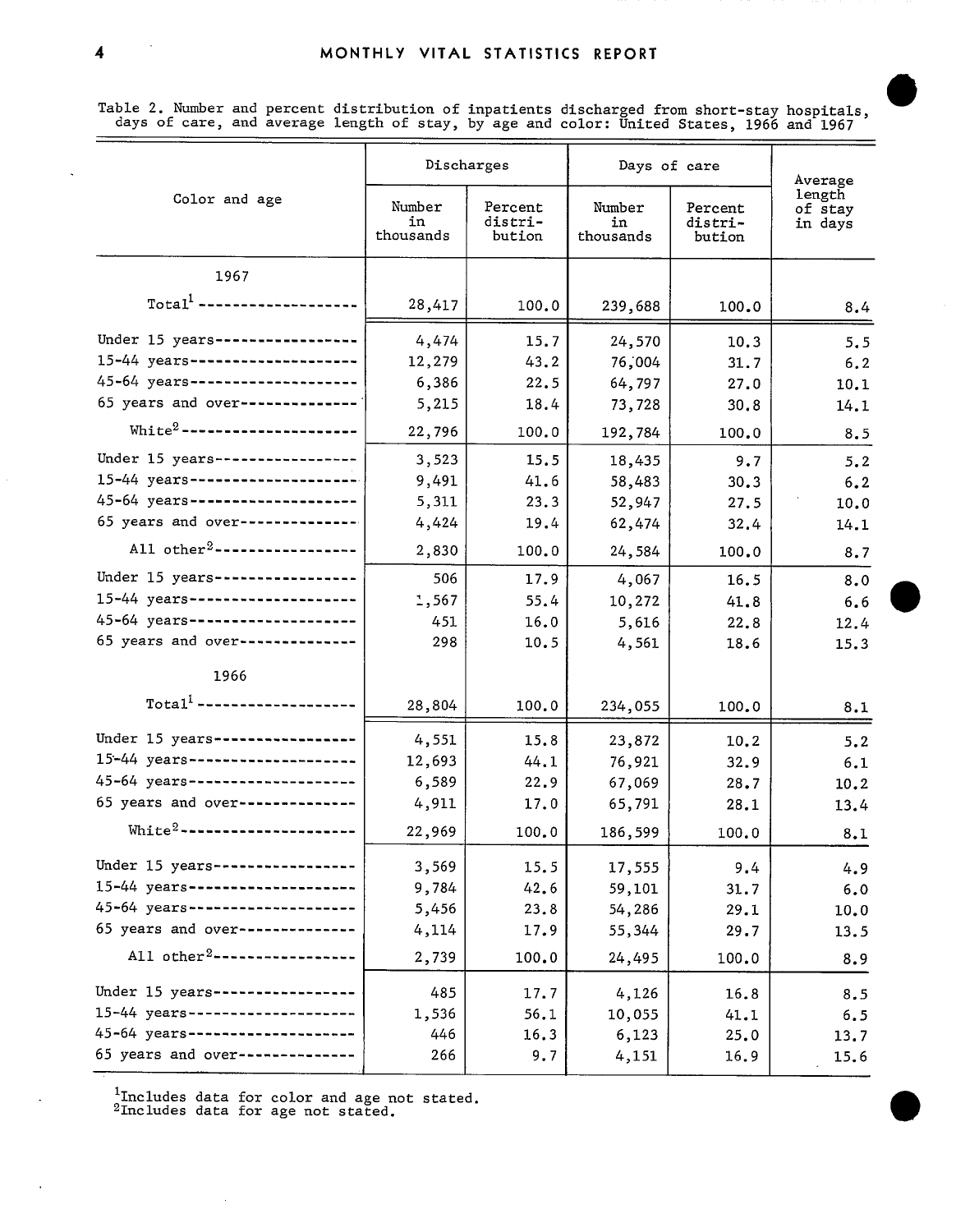Table 3. Number and percent distribution of inpatients discharged from short-stay hospitals,<br>days of care, and average length of stay, by bed size of hospital, type of ownership, and<br>geographic region: United States, 1966

|                                                       | Discharges                |                              | Days of care              | Average                      |                              |  |
|-------------------------------------------------------|---------------------------|------------------------------|---------------------------|------------------------------|------------------------------|--|
| Bed size, type of ownership,<br>and geographic region | Number<br>in<br>thousands | Percent<br>distri-<br>bution | Number<br>in<br>thousands | Percent<br>distri-<br>bution | length<br>of stay<br>in days |  |
| 1967                                                  |                           |                              |                           |                              |                              |  |
| All hospitals--                                       | 28,417                    | 100.0                        | 239,688                   | 100.0                        | 8,4                          |  |
| BED SIZE                                              |                           |                              |                           |                              |                              |  |
| 6-99 beds-----------------------                      | 6,328                     | 22.3                         | 47,340                    | 19.8                         | 7.5                          |  |
| 100-199 beds--------------------                      | 6,551                     | 23.1                         | 49,929                    | 20.8                         | 7.6                          |  |
| 200-299 beds--------------------                      | 4,945                     | 17.4                         | 42,808                    | 17.9                         | 8,7                          |  |
| 300-499 beds-------------------                       | 6,594                     | 23.2                         | 58,595                    | 24.4                         | 8.9                          |  |
| 500 beds or more------------                          | 3,999                     | 14.1                         | 41,016                    | 17.1                         | 10.3                         |  |
| TYPE OF OWNERSHIP                                     |                           |                              |                           |                              |                              |  |
| Voluntary nonprofit------------                       | 20,465                    | 72.0                         | 176,282                   | 73.5                         | 8.6                          |  |
| Government --------<br>-------------                  | 5,510                     | 19.4                         | 46,879                    | 19.6                         | 8.5                          |  |
| Proprietary--------------------                       | 2,442                     | 8.6                          | 16,527                    | 6.9                          | 6.8                          |  |
| GEOGRAPHIC REGION                                     |                           |                              |                           |                              |                              |  |
| Northeast----------------------                       | 6,221                     | 21.9                         | 61,021                    | 25.5                         | 9.8                          |  |
| North Central-------------------                      | 8,710                     | 30.7                         | 77,250                    | 32.2                         | 8.9                          |  |
| South---------------------------                      | 8,908                     | 31.3                         | 69,560                    | 29.0                         | 7.8                          |  |
| West-------------------------                         | 4,577                     | 16.1                         | 31,858                    | 13.3                         | 7.0                          |  |
| 1966                                                  |                           |                              |                           |                              |                              |  |
| All hospitals --------                                | 28,804                    | 100.0                        | 234,055                   | 100.0                        | 8.1                          |  |
| BED SIZE                                              |                           |                              |                           |                              |                              |  |
| 6-99 beds-----------------------                      | 6,965                     | 24.2                         | 47,419                    | 20.3                         | 6, 8                         |  |
| 100-199 beds--------------------                      | 6,321                     | 21.9                         | 46,032                    | 19.7                         | 7.3                          |  |
| 200-299 beds--------------------                      | 5,260                     | 18.3                         | 43,632                    | 18.6                         | 8,3                          |  |
| 300-499 beds-------------------                       | 6,069                     | 21.1                         | 51,425                    | 22.0                         | 8.5                          |  |
| 500 beds or more----------                            | 4,187                     | 14.6                         | 45,547                    | 19.5                         | 10.9                         |  |
| TYPE OF OWNERSHIP                                     |                           |                              |                           |                              |                              |  |
| Voluntary nonprofit----------                         | 20,609                    | 71.6                         | 169,059                   | 72.2                         | 8.2                          |  |
| Government--------                                    | 5,629                     | 19.5                         | 48,397                    | 20.7                         | 8.6                          |  |
| Proprietary--------------                             | 2,566                     | 8.9                          | 16,599                    | 7.1                          | 6.5                          |  |
| GEOGRAPHIC REGION                                     |                           |                              |                           |                              |                              |  |
| Northeast---------------------                        | 6,449                     | 22.4                         | 61,470                    | 26.3                         | $9.5^{\circ}$                |  |
| North Central---------------                          | 8,654                     | 30.0                         | 73,120                    | 31.2                         | 8,4                          |  |
| $South--$ ---------------------                       | 9,129                     | 31.7                         | 67,193                    | 28.7                         | 7.4                          |  |
| West---------------------                             | 4,572                     | 15.9                         | 32,273                    | 13.8                         | 7.1                          |  |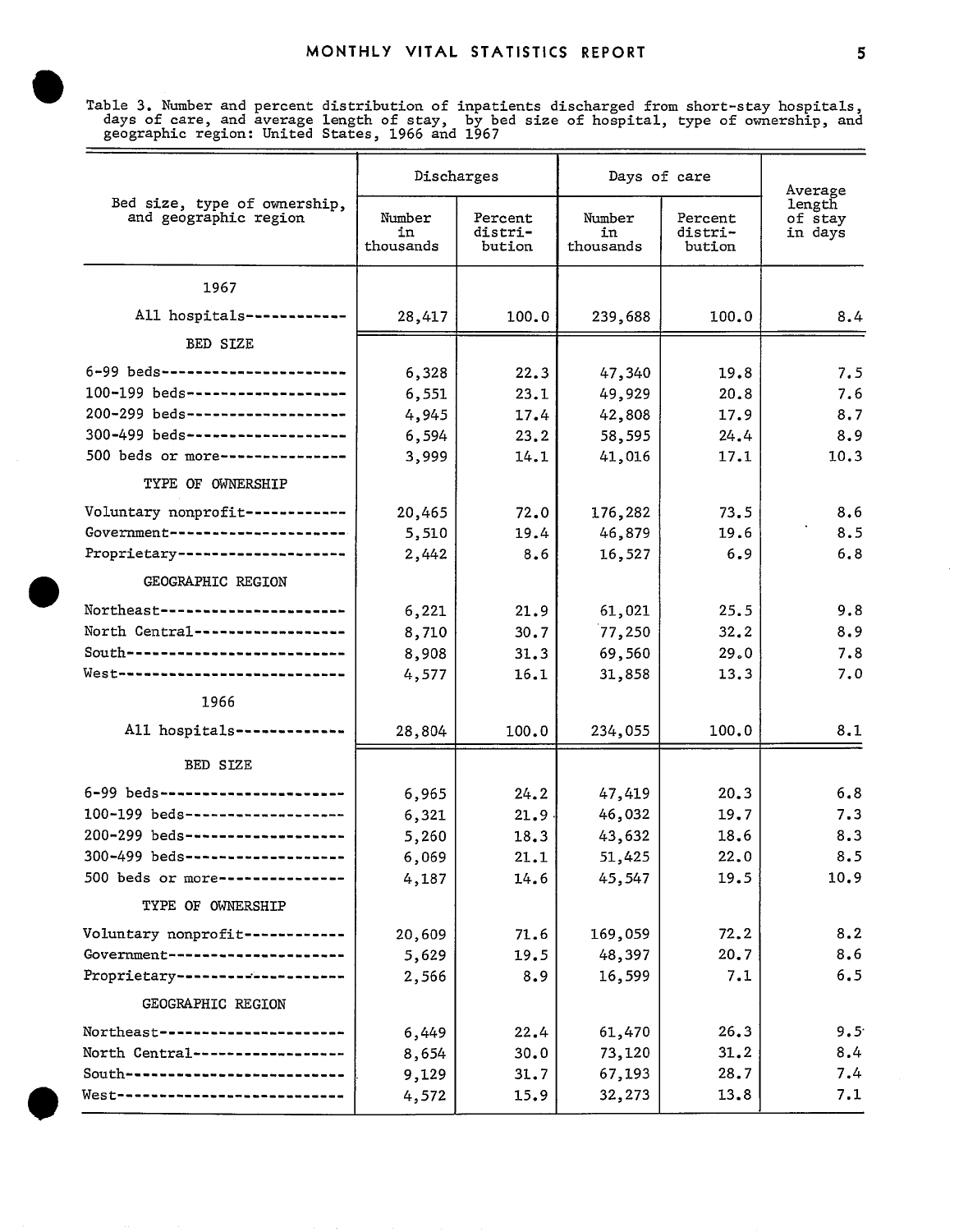#### MONTHLY VITAL STATISTICS REPORT

 $\boldsymbol{6}$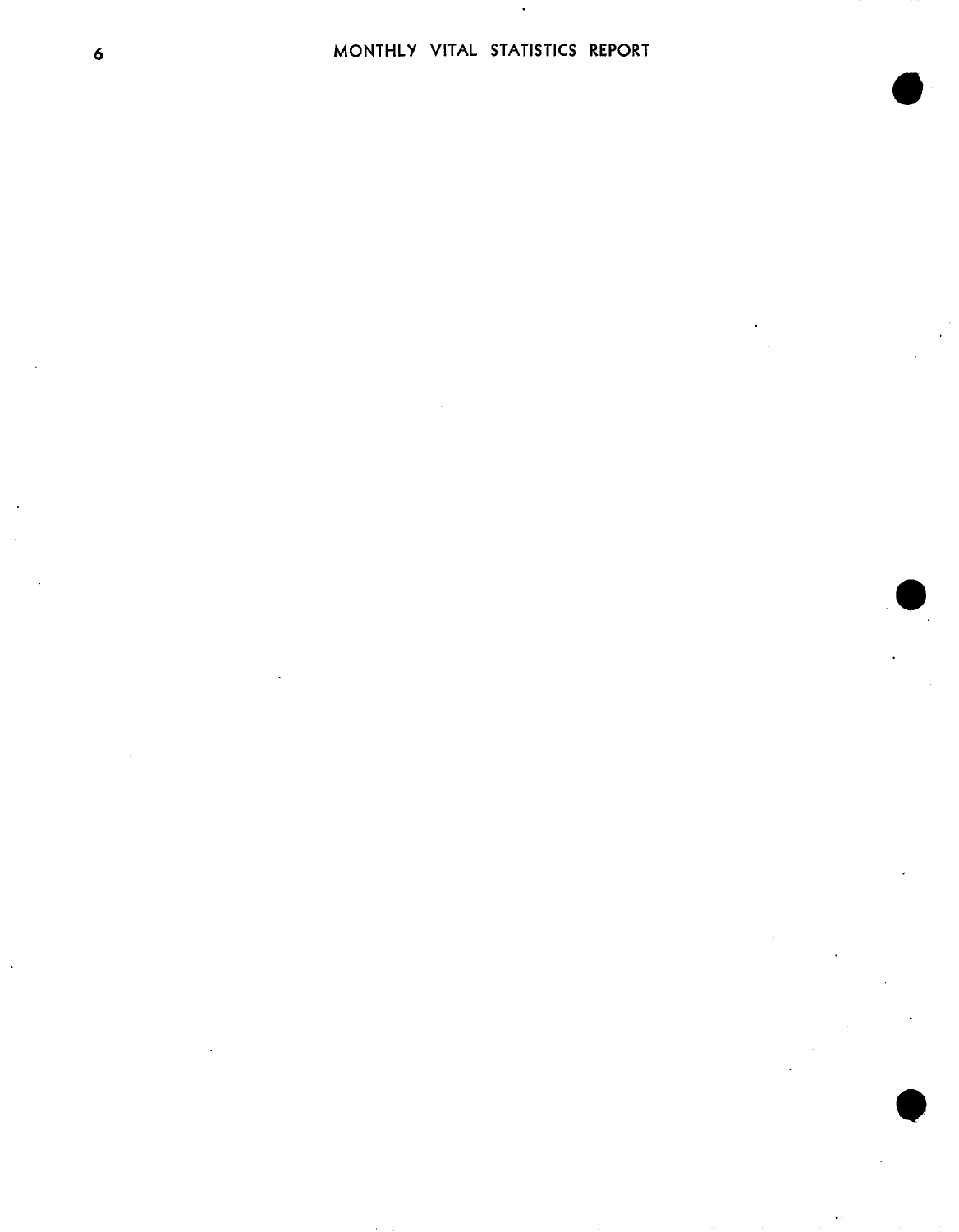### **<sup>9</sup>**Technical Notes

SOURCE OF DATA. The Hospital Discharge Survey collects data on patients discharged from noninstitutional short- stay hospitals located in the 50 States and the District of Columbia. The data from the survey for 1966 exclude military and Veterans Administration hospitals and for 1967 exclude all Federal hospitals. In 1966 and 1967, a sample of about 140,000 patients from the civilian, noninstitutional population was obtained from a sample of approximately 300 hospitals. This report excludes data for well newborn infants.

SAMPLE. The estimates presented are subject to sampling error since a sample rather than the entire population has been surveyed. The standard errors appropriate for the estimates of the number of discharges are shown in table I and those for days of care are shoym in table II.

DEFINITIONS. *Short-stay hospitals* are defined as general and short-term hospitals that have six beds or more for inpatient use and an average stay of less than 30 days.

An *inpatient* is a person who has been formally admitted to the inpatient service of a short-stay hospital for observation, care, diagnosis, or treatment. "Patient" and "inpatient" are used synonymously in this report.

*Well newborn infants* are patients who satisfy the following criteria: (1) The birth was at term or was not otherwise specified, and there was no mention of immaturity or prematurity, (2) no diagnosis of any disease, condition, disorder, syndrome, injury, malformation, or defect was made by the physician attending the birth, (3) no operation (other than a routine circumcision) was performed, and (4) the birth occurred under sterile conditions.

A *discharge* is the formal release of an inpatient by a hospital, that is, the termination of a period of hospitalization either by disposition to the patient's place of residence, to a nursing home, to another hospital\_or by death. "Discharges" and "patients (or inpatients) discharged" are terms used synonymously in this report.

*Disch.mge vate* is the ratio of the number of hospital discharges during a specified year to the number of persons in the civilian, noninstitutional population as of July 1 of the specific year.

- *Days of care* denotes the unit of measure for lodging facilities provided and services rendered to one inpatient between two successive dates (admission and discharge). A stay of less than 1 day (admission and discharge on the same calendar day) is counted as 1 day in the summations of inpatient days.

*Average kngth of stuy* (inpatient) is the total number of inpatient days accumulated at time of discharge by patients discharged from short-stay hospitals during a specified calendar year divided by the number of patients discharged.

#### Table I. Approximate standard errors of estimated numbers of discharges

**@** 

Table II. Approximate standard errors of estimated numbers of daya of care

| Size of estimate               | Standard error | Size of estimate                          |           |
|--------------------------------|----------------|-------------------------------------------|-----------|
| $200,000$ -------------------- | 18,000         | $2,000,000$ - - - - - - - - - - - - - - - | 202,000   |
| 500,000--------------------    | 31,000         | $6,000,000$ ------------------            | 348,000   |
| $1,000,000$ ------------------ | 46,000         | $10,000,000$ -----------------            | 450,000   |
| $2,000,000$ ------------------ | 74,000         | $20,000,000$ -----------------            | 640,000   |
| $6,000,000$ -----------------  | 180,000        | $60,000,000$ -----------------            | 1,140,000 |
| $10,000,000$ ----------------- | 280,000        | $100,000,000$ ----------------            | 1,800,000 |
| $20,000,000$ ----------------- | 520,000        | $200,000,000$ -----------------           | 3,400,000 |
| $30,000,000$ ----------------- | 780,000        | $240,000,000$ ----------------            | 4,080,000 |